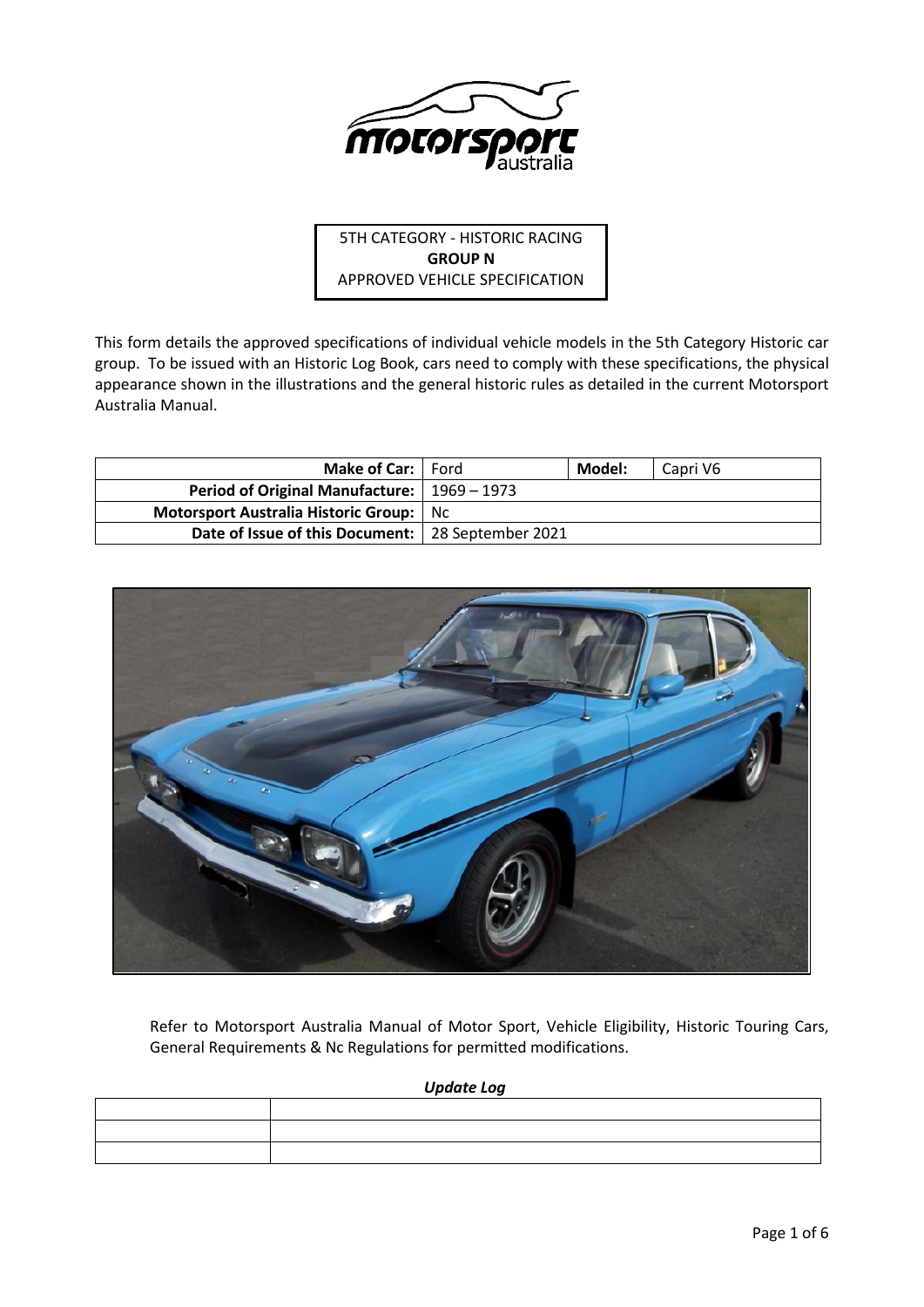# *1.1. CHASSIS*

| <b>Description:</b>             | Unitary construction                                    |
|---------------------------------|---------------------------------------------------------|
| <b>Period of Manufacture:</b>   | $1969 - 1973$                                           |
| <b>Manufacturer:</b>            | <b>Ford Motor Company</b>                               |
| <b>Chassis Number From:</b>     | N/A                                                     |
| <b>Chassis Number location:</b> | RHS Strut re-inforcing panel and radiator support panel |
| Material:                       | Steel                                                   |
| <b>Comments</b>                 | None                                                    |

#### *1.2. FRONT SUSPENSION*

| <b>Description:</b>           | Independent - by MacPherson Strut        |                    |  |  |
|-------------------------------|------------------------------------------|--------------------|--|--|
| <b>Spring Medium:</b>         | Coil                                     |                    |  |  |
| Damper Type:                  | Telescopic                               | Adjustable:<br>No. |  |  |
| Anti-sway bar:                | Adjustable:<br>Fitted<br>No.             |                    |  |  |
| <b>Suspension adjustable:</b> | Caster, camber and toe<br>Method:<br>Yes |                    |  |  |
| <b>Comments:</b>              | Refer to Appendix A                      |                    |  |  |

# *1.3. REAR SUSPENSION*

| <b>Description:</b>           | Live rear axle                        |  |             |     |
|-------------------------------|---------------------------------------|--|-------------|-----|
| <b>Spring Medium:</b>         | Semi elliptic leaf                    |  |             |     |
| <b>Damper Type:</b>           | Adjustable:<br>Telescopic<br>No       |  |             |     |
| Anti-sway bar:                | No, but see comments.                 |  | Adjustable: | No. |
| <b>Suspension adjustable:</b> | Method:<br>Spring height<br>Yes       |  |             |     |
| <b>Comments:</b>              | Anti-sway bar fitted in later models. |  |             |     |
|                               | Refer to Appendix A                   |  |             |     |

# *1.4. STEERING*

| Type:           | ' Pinion<br>Rack and | Make: | $\overline{\phantom{0}}$<br>Ford |
|-----------------|----------------------|-------|----------------------------------|
| <b>Comments</b> | None                 |       |                                  |

## *1.5. BRAKES*

|                               | <b>Front</b>     | Rear           |  |  |
|-------------------------------|------------------|----------------|--|--|
| Type:                         | Disc, solid      | Drum           |  |  |
| <b>Dimensions:</b>            | 244 mm x 12.7 mm | 229 mm x 45 mm |  |  |
| <b>Material of drum/disc:</b> | Cast iron        | Cast iron      |  |  |
| No. cylinders/pots per wheel: | Two              | Two            |  |  |
| <b>Actuation:</b>             | Hydraulic        | Hydraulic      |  |  |
| <b>Caliper make:</b>          | Girling          |                |  |  |
| <b>Caliper type:</b>          | Fixed            |                |  |  |
| <b>Material:</b>              | Cast iron        |                |  |  |
| <b>Master cylinder make:</b>  | Girling          |                |  |  |
| Type:                         | Tandem           |                |  |  |
| Adjustable bias:              | No               |                |  |  |
| <b>Servo Fitted:</b>          | Yes              |                |  |  |
| Comments:                     | None             |                |  |  |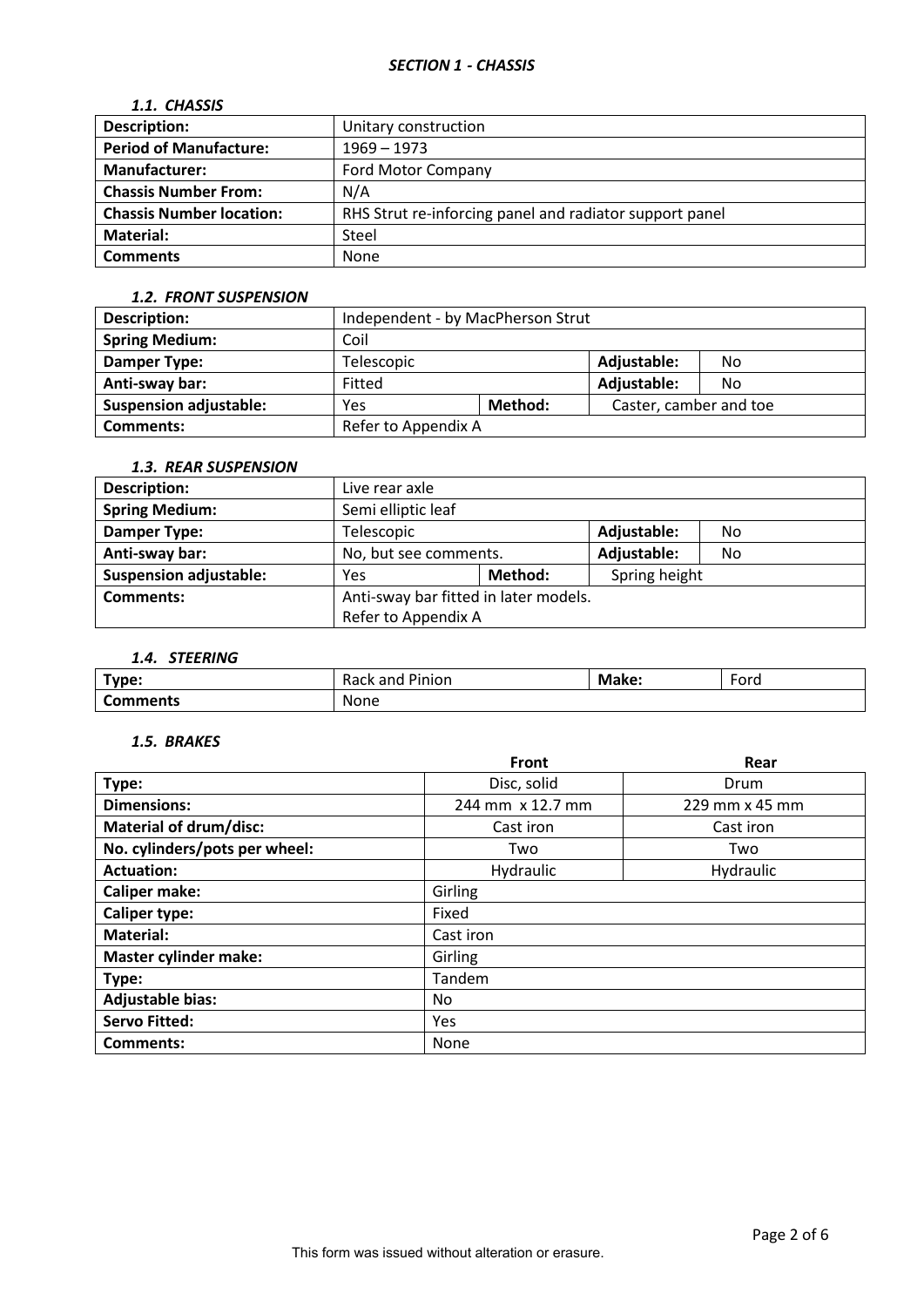# *2.1. ENGINE*

| Make:                           | Ford                                                                     |                         |          |
|---------------------------------|--------------------------------------------------------------------------|-------------------------|----------|
| Model:                          | V6                                                                       |                         |          |
| No. cylinders:                  | Six                                                                      | <b>Configuration:</b>   | Vee      |
| <b>Cylinder Block-material:</b> | Cast iron                                                                | <b>Two/Four Stroke:</b> | Four     |
| <b>Bore - Original:</b>         | 93.67 mm                                                                 | <b>Max allowed:</b>     | 95.17 mm |
| Stroke - original:              | 72.42 mm                                                                 | <b>Max allowed:</b>     | 72.42 mm |
| Capacity - original:            | 2994 cc                                                                  | <b>Max allowed:</b>     | 3072 cc  |
| <b>Identifying marks:</b>       | 702F 6015 AA                                                             |                         |          |
|                                 | On a flat surface on RHS of the V6 block at the rear of the block behind |                         |          |
|                                 | valley.                                                                  |                         |          |
| <b>Cooling method:</b>          | Liquid                                                                   |                         |          |
| <b>Comments:</b>                | None                                                                     |                         |          |

### *2.2. CYLINDER HEAD*

| Make:                     | Ford                                              |           |              |          |      |
|---------------------------|---------------------------------------------------|-----------|--------------|----------|------|
| No. of valves/cylinder:   | Two                                               | Inlet:    | One          | Exhaust: | One  |
| No. of ports total:       | Twelve                                            | Inlet:    | Six          | Exhaust: | Six  |
| No. of camshafts:         | <b>One</b>                                        | Location: | <b>Block</b> | Drive:   | Gear |
| Valve actuation:          | Pushrod                                           |           |              |          |      |
| Spark plugs/cylinder:     | <b>One</b>                                        |           |              |          |      |
| <b>Identifying marks:</b> | 702M-6049                                         |           |              |          |      |
|                           | Under rocker cover                                |           |              |          |      |
| Comments:                 | Revised "D" Port heads (722M-6049) are permitted. |           |              |          |      |

## *2.3. LUBRICATION*

| Method:              | Wet sump | Oil tank location: | N/A |
|----------------------|----------|--------------------|-----|
| Dry sump pump type:  | N/A      | Location:          | N/A |
| Oil cooler standard: | No       | Location:          | N/A |
| Comments:            | None     |                    |     |

### *2.4. IGNITION SYSTEM*

| Type:           | Points, coil & distributor                |
|-----------------|-------------------------------------------|
| Make:           | Lucas                                     |
| <b>Comments</b> | Breakerless electronic ignition permitted |

## *2.5. FUEL SYSTEM*

| <b>Carburettor Make:</b>    | Weber | Model: | 40DFAV |
|-----------------------------|-------|--------|--------|
| <b>Carburettor Number:</b>  | One   |        |        |
| Size:                       | 40 mm |        |        |
| <b>Fuel injection Make:</b> | N/A   | Type:  | N/A    |
| Supercharged:               | No    | Type:  | N/A    |
| <b>Comments:</b>            | None  |        |        |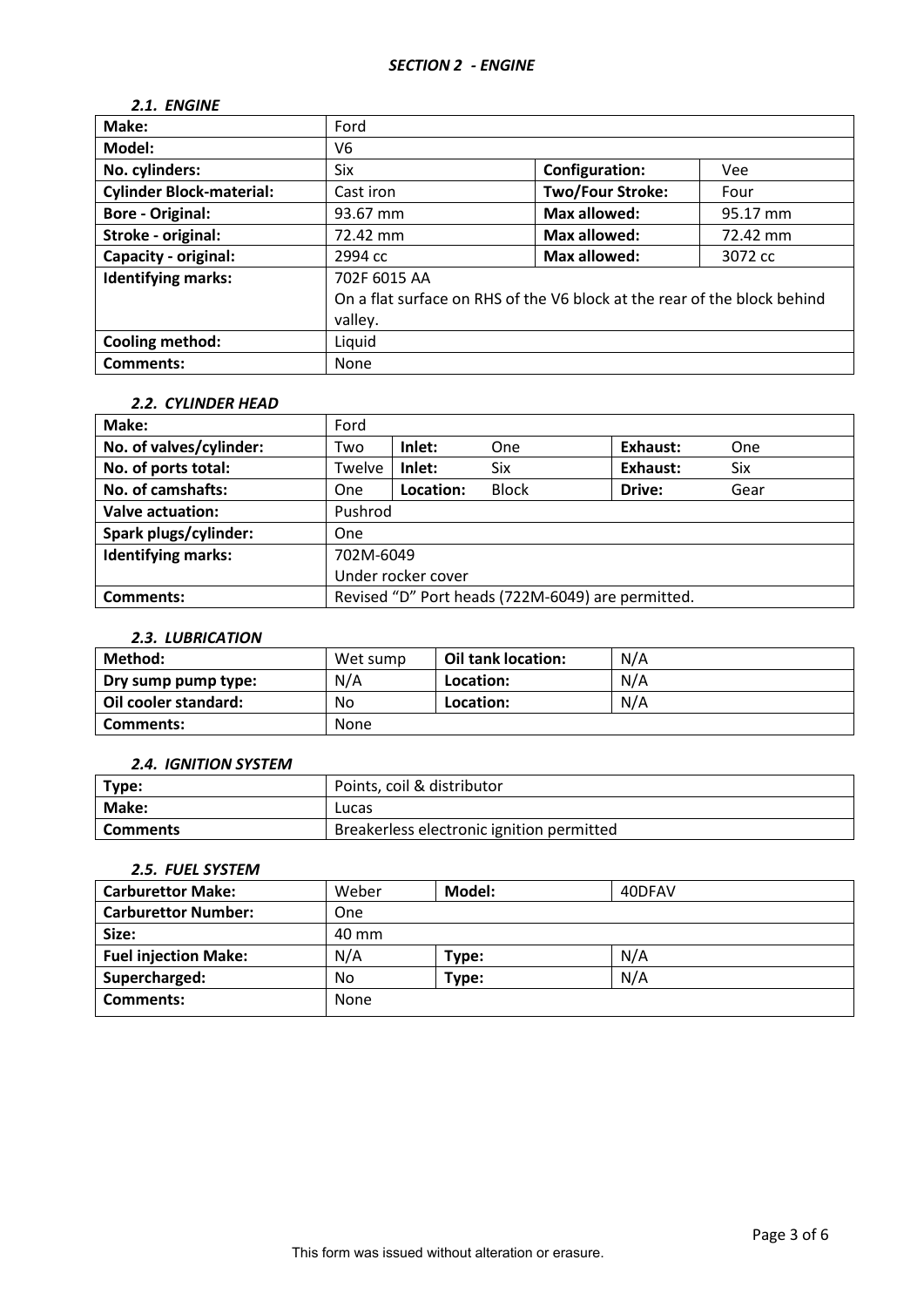### *SECTION 3 - TRANSMISSION*

#### *3.1. CLUTCH*

| Make:             | Various   |
|-------------------|-----------|
| Type:             | Diaphragm |
| Diameter:         | 241 mm    |
| No. of Plates:    | One       |
| <b>Actuation:</b> | Hydraulic |
| <b>Comments:</b>  | None      |

## *3.2. TRANSMISSION*

| Type:                                | Synchromesh                                           |
|--------------------------------------|-------------------------------------------------------|
| Make:                                | Ford Type F or Ford Type 5                            |
|                                      | Refer Appendix A.                                     |
| <b>Gearbox location:</b>             | Behind engine                                         |
| No. forward speeds:                  | Four                                                  |
| <b>Gearchange type and location:</b> | H pattern floor mounted                               |
| Case material:                       | Type F - Cast iron main case, with alloy tail housing |
|                                      | Type 5 - Cast iron main case and tail housing         |
| <b>Identifying marks:</b>            | N/A                                                   |
| Comments:                            | None                                                  |

### *3.3. FINAL DRIVE*

| Make:                     | Ford          | Model: | Atlas |
|---------------------------|---------------|--------|-------|
| Type:                     | Hypoid Bevel  |        |       |
| <b>Ratios:</b>            | 3.22:1, 4.1:1 |        |       |
| <b>Differential type:</b> | Open          |        |       |
| <b>Comments:</b>          | None          |        |       |

## *3.4. TRANSMISSION SHAFTS (EXPOSED)*

| Number:      | One                                 |
|--------------|-------------------------------------|
| Location:    | Gearbox to final drive              |
| Description: | Open tailshaft with twin uni joints |
| l Comments:  | Steel                               |

# *3.5. WHEELS & TYRES*

| <b>Wheel type - Original:</b>  | Pressed disc              | <b>Material - Original:</b> |  | Steel             |  |
|--------------------------------|---------------------------|-----------------------------|--|-------------------|--|
| Wheel type - Allowed:          | Steel or period alloy     | <b>Material - Allowed:</b>  |  | Alloy             |  |
| <b>Fixture method:</b>         | Stud and nut              | No. studs:                  |  | Five              |  |
| Wheel dia. & rim width         | <b>FRONT</b>              |                             |  | <b>REAR</b>       |  |
| Original:                      | $5'' \times 13''$         |                             |  | $5'' \times 13''$ |  |
| <b>Allowed</b>                 | $7'' \times 13''$         |                             |  | $7'' \times 13''$ |  |
| <b>Tyre Section:</b>           |                           |                             |  |                   |  |
| Allowed:                       | Refer approved tyre list. |                             |  |                   |  |
| <b>Aspect ratio - minimum:</b> | 60% minimum aspect ratio. |                             |  |                   |  |
| <b>Comments:</b>               | None                      |                             |  |                   |  |
|                                |                           |                             |  |                   |  |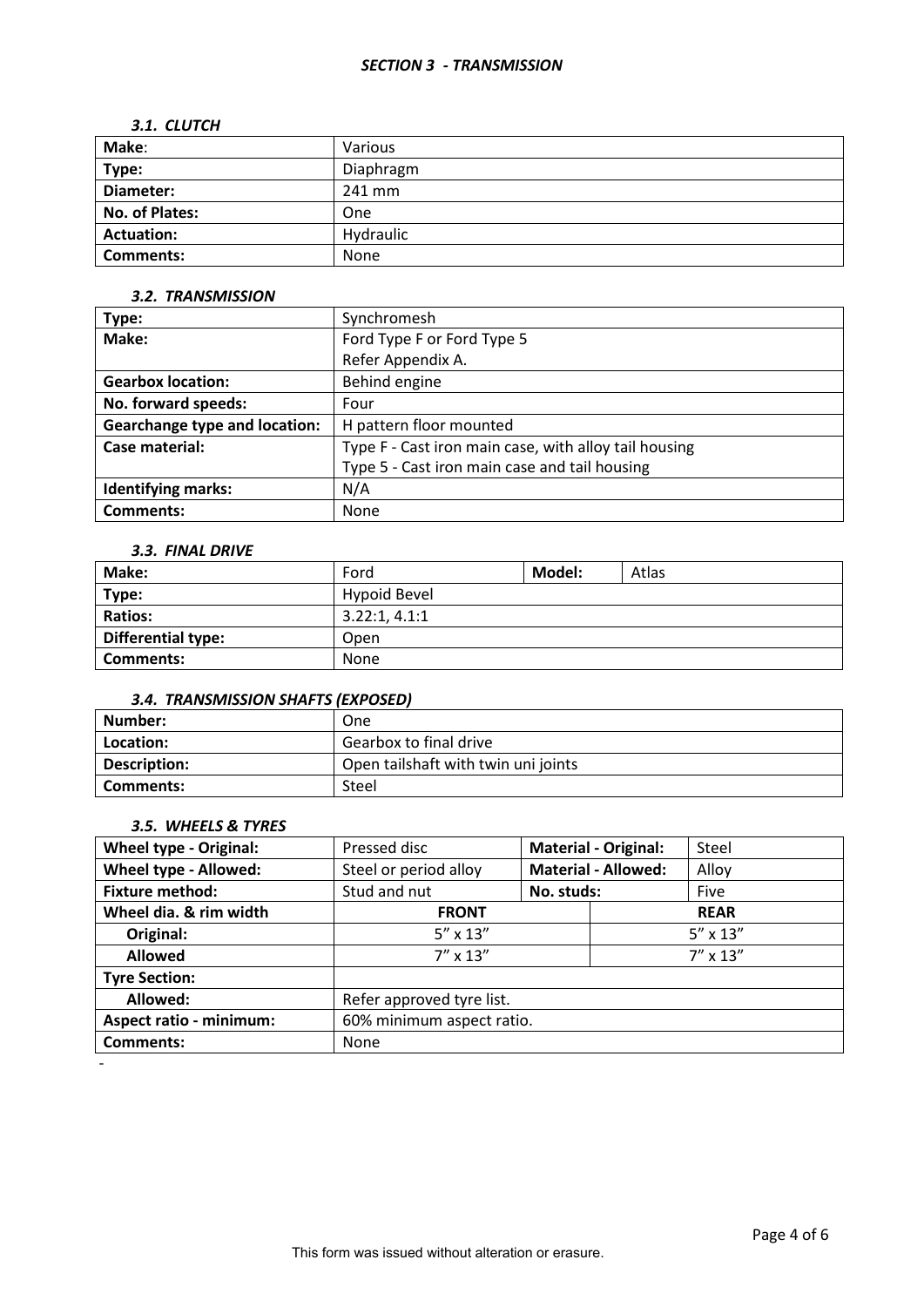#### *4.1. FUEL SYSTEM*

| <b>Tank Location:</b> | Boot floor          | Capacity: | 61 litres |
|-----------------------|---------------------|-----------|-----------|
| Fuel pump, type:      | Mechanical on block | Make:     | Various   |
| Comments:             | <b>None</b>         |           |           |

#### *4.2. ELECTRICAL SYSTEM*

| Voltage:                 | ∸                  | <b>Alternator fitted:</b> | Alternator |
|--------------------------|--------------------|---------------------------|------------|
| <b>Battery Location:</b> | Engine compartment |                           |            |
| Comments:                | None               |                           |            |

#### *4.3. BODYWORK*

| Type:            | Coupe       | <b>Material:</b> | Steel |
|------------------|-------------|------------------|-------|
| No. of seats:    | Four        | No. doors:       | Two   |
| <b>Comments:</b> | <b>None</b> |                  |       |

## *4.4. DIMENSIONS*

| <b>Track - Front:</b> | 1372 mm | Rear:           | 1346 mm |
|-----------------------|---------|-----------------|---------|
| Wheelbase:            | 2560 mm | Overall length: | 4262 mm |
| Dry weight:           | 1002 kg |                 |         |
| Comments:             | None    |                 |         |

# *4.5. SAFETY EQUIPMENT*

Refer applicable Group Regulations